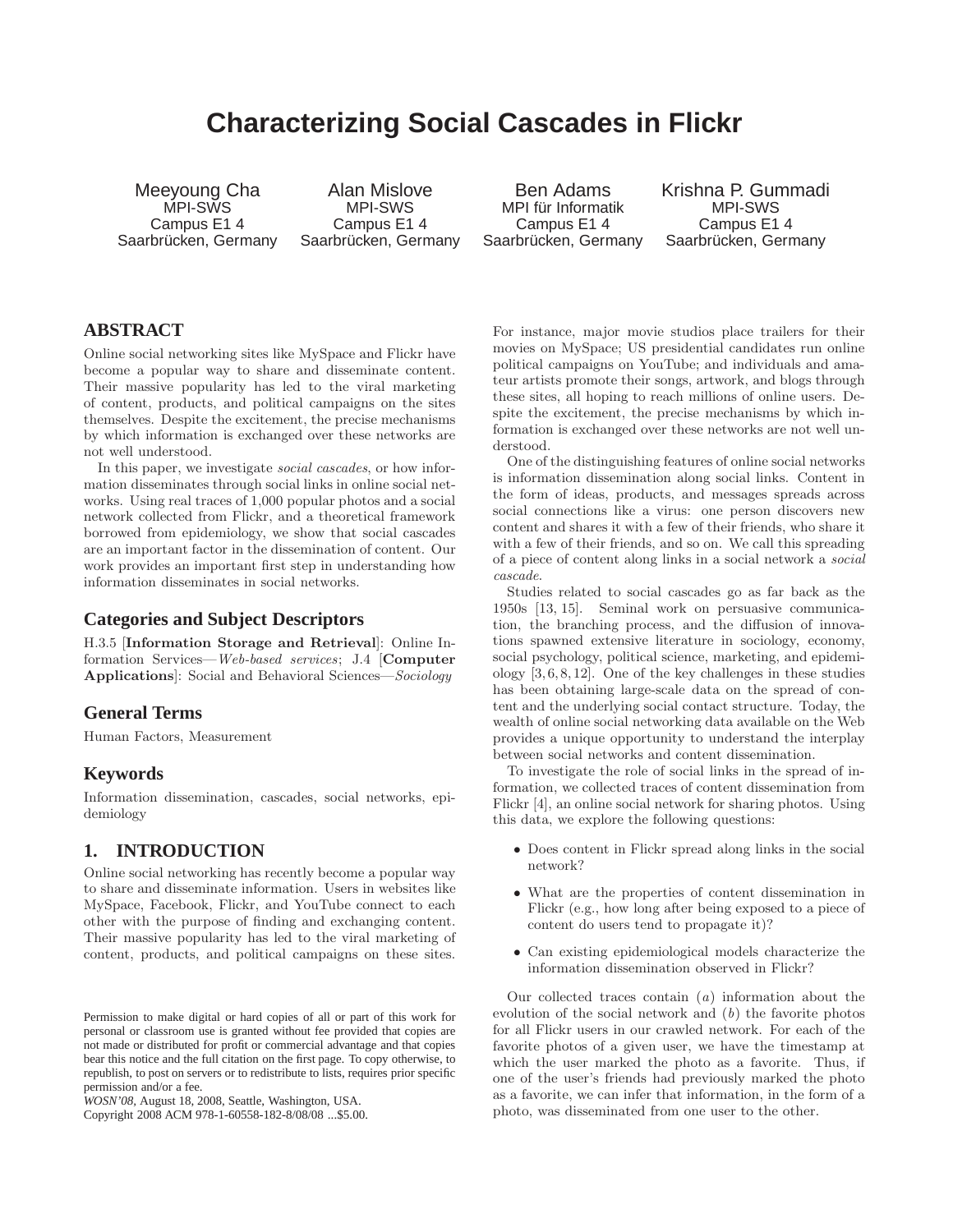In our analysis, we study the high-level properties of how information is disseminated over the Flickr social network. We explore two key properties of the social cascades in Flickr: how long it takes for the content to spread to the first user and how long it takes to spread to subsequent users. Understanding these two properties offers intuition as to how fast content spreads in Flickr. Finally, we apply an epidemiological model to estimate the basic reproduction number  $R_0$  of a photo, a threshold parameter that can predict whether a photo will flourish or flounder in the network.

The remainder of this paper is structured as follows. We describe various mechanisms of content dissemination in online social networks in Section 2. In Section 3, we introduce the dataset and demonstrate the significance of the social network to content discovery. We present an epidemiological model and examine the intrinsic characteristics of Flickr's social cascades in Section 4. Finally, we discuss issues for future work and conclude in Section 5.

#### **2. DISSEMINATION MECHANISMS**

The proliferation of Internet-based communications helps users conveniently connect with others online to share, organize, and find a massive amount of content. The video sharing website YouTube serves over 100 million videos a day [16] and the photo sharing site Flickr — the subject of our study — contains over two billion unique photos  $[14]$ . There are a number of mechanisms by which users locate content on these sites:

- Featuring: Certain content is placed strategically within the website to catch users' attention, such as on the front page. Other examples are the top 100 videos in YouTube's "most viewed" list and the list of photos selected by Flickr as "interesting."<sup>1</sup>
- External links: Users can find content through links from external websites, blogs, emails, and other mechanisms external to the site itself. According to a previous study [2], 47% of YouTube videos have links from external websites. This indicates that external links also serve as a common mechanism for users to find content.
- Search results: Users may search for specific content. Content metadata such as titles, tags, and descriptions are used by search engines embedded in the sites to find relevant content.
- Links between content: Sites often provide links to related content when users are browsing. For instance, YouTube pages contain thumbnails of related videos and video responses, and Flickr pages contain thumbnails of other photos by the same photographer.
- Social network: Users share content with their online social contacts. Different mechanisms exist on different sites, such as "channel subscriptions" on YouTube and "favorite photos" on Flickr. Regardless, these mechanisms allow a user's contacts to find content which the user has found interesting or useful.

A large and rapidly growing number of content sharing websites support online social networking features, allowing users to exploit their social contacts to find and spread information. In this paper, we focus only on the effect of the social network on the dissemination of content in Flickr. Undoubtedly, other mechanisms are also at play in other networks, but studying their influence requires a richer dataset and is beyond the scope of this paper.

#### **3. MEASUREMENT METHODOLOGY**

In this section, we introduce our dataset and the relevant characteristics of Flickr, examine the growth in popularity of two sample photos, and describe the methods we employ for identifying social cascades.

#### **3.1 Flickr datasets**

We use existing Flickr social network data [9, 10] for analysis. The dataset contains daily snapshots of the large weakly connected component (WCC) of the Flickr social network, which covers approximately 25% of the entire Flickr user population (the remaining users were not connected to the large WCC). The dataset covers the evolution of the Flickr social network over approximately 100 days of growth. During this period, the Flickr social network grew from 1.6 million to over 2.5 million users. We refer the reader to these papers for a discussion of the dataset's limitations.

To get empirical data on how information propagates in Flickr, we focus on the "favorite photos" feature in Flickr, which allows users to maintain a list of their favorite photos on the site. Each user's favorite photos list is publicly visible, and photos from this list are shown to the users' contacts when they log into Flickr. We refer to users who include a photo in their favorite photos list as fans of that photo.

For each user in the above datasets, we used the Flickr API to download the list of that user's favorite photos, as well as the timestamp at which the user marked the photo as a favorite. In total, our photo dataset contains information covering 34,734,221 favorite markings over 11,267,320 distinct photos.

#### **3.2 Social cascades**

We only have data on the Flickr social network for 100 days [10] and do not know the state of the social network before or after this span of time. Therefore, we only focus on the photo favorite markings which occurred during these 100 days and do not consider any favorite markings which occurred outside of this time period.

Without a page view trace or asking the user directly, unfortunately, we are unable to say for sure how users in Flickr found photos. To estimate the influence of the social network in information dissemination, we use the combination of the social network state and the timestamps of favorite markings to take an educated guess about how a given user found a given photo. In particular, we say that user A found a photo P through the social network if and only if

- There exists some user  $B$  who also marked  $P$  as a favorite, and
- $B$  included photo  $P$  on his favorite list before  $A$  included photo P on his favorite list, and
- $B$  was a contact of  $A$  before  $A$  included photo  $P$  on his favorite list.

<sup>1</sup> http://www.flickr.com/explore/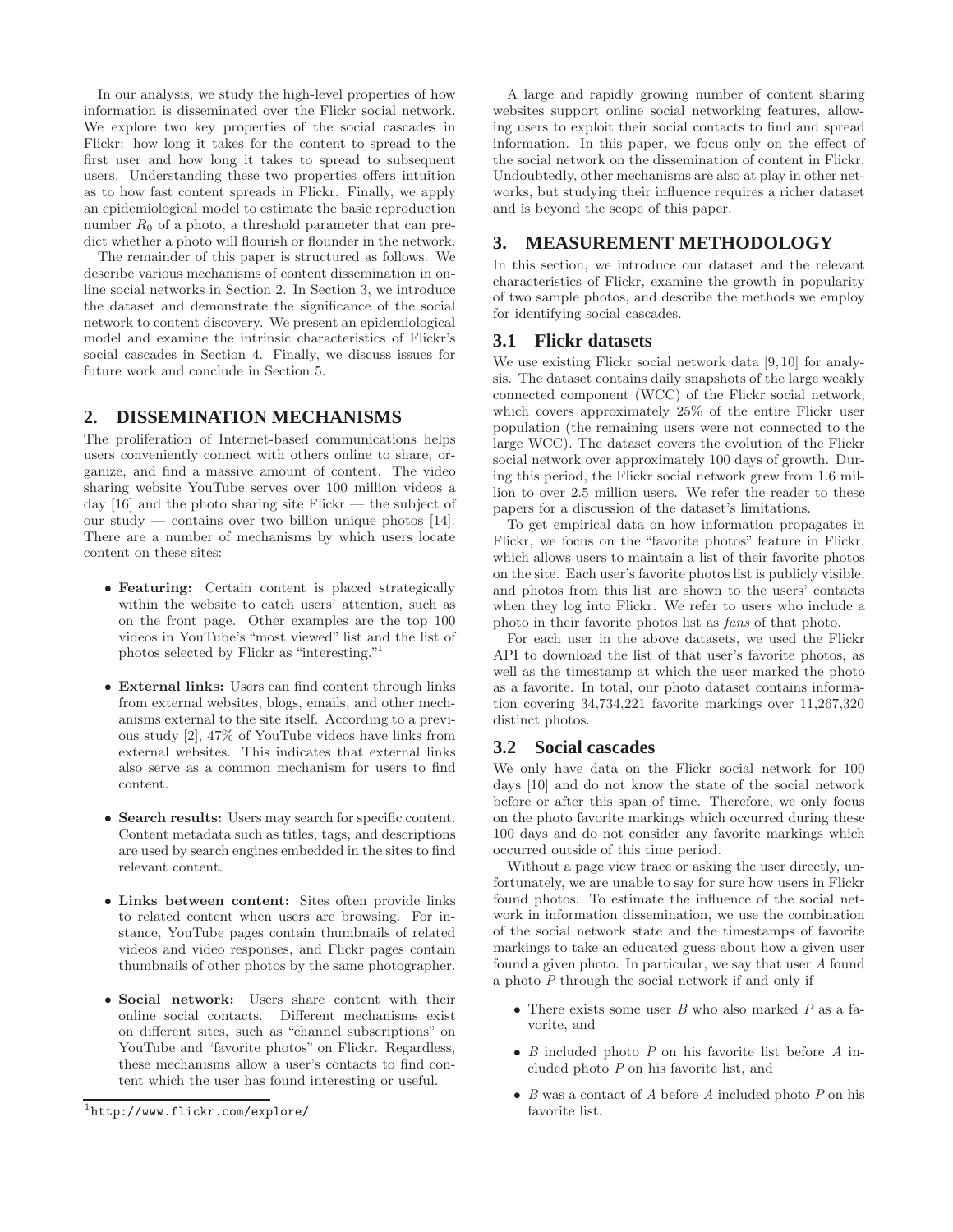

Figure 1: Evolution of the number of fans of photos A and B. The bottom plots show the fraction of new fans that are part of a social cascade. Both photos show strong evidence of social cascades.

In short, this means that  $B$  was  $A$ 's contact before  $A$  found the photo, and B had already found the photo. If all of these conditions hold, then we consider the photo to have propagated across the  $B\rightarrow A$  social link. Note that there may exist multiple such users from whom A could have found the photo – in this case, we consider all of the links as having been used. In other words, we assume A was exposed to the photo by all of these users.

### **3.3 Popularity Growth of Two Sample Photos**

To ground our discussion of social cascades, we pick two popular photos (shown in Figure 2), and examine the growth in their number of fans over time.



(a) Photo A (b) Photo B

#### Figure 2: Sample photos from Flickr

We show the number of fans over time for these photos in Figures  $1(a)$  and  $1(b)$ , respectively. The horizontal axis represents time since upload of the photo, representing the photo's age on Flickr. Photo A shows steady linear growth, reaching 1400 fans over the course of 430 days. In contrast, photo B obtains approximately the same number of fans in a much shorter period of time, 180 days. Photo B shows two surges in popularity, one at day 1 when approximately

500 users become fans, and another at day 30. Growth is relatively slow in the intervening periods.

The difference in the pattern of fan growth between photos A and B may reflect different methods of information dissemination. Picture A's slow and steady fan growth may illustrate the social cascade pattern, in which users find their favorite photos from their contacts. Picture B's sudden surges in fan growth may illustrate the impact of featuring or external links, where photos are exposed to a large set of random users and increase their likelihood of being bookmarked.

We look for evidence of social cascades in the growth of popularity in these two photos. For each new fan, we determine whether one of that fan's contacts was already a fan (in accordance with our definition in Section 3.2). If such a previous fan exists, we place the new fan in the "social cascade" group. Otherwise we place the new fan in the "other" group.

Figures  $1(c)$  and  $1(d)$  show the fraction of new fans that participate in social cascades over time. We make several observations. First, the "social cascade" group accounts for over half of new fans for both photos. This suggests that the social network plays a significant role in content dissemination. Second, we observe that the dominance of the "social cascade" group over the "other" group switches during the two popularity surges exhibited by photo B. This suggests that during these surges in popularity, other mechanisms such as linking from external sites or featuring are driving the rapid increase in fans.

Motivated by these preliminary findings from the case studies, we delve further into the dynamic patterns of information dissemination through social links in Flickr in the next section.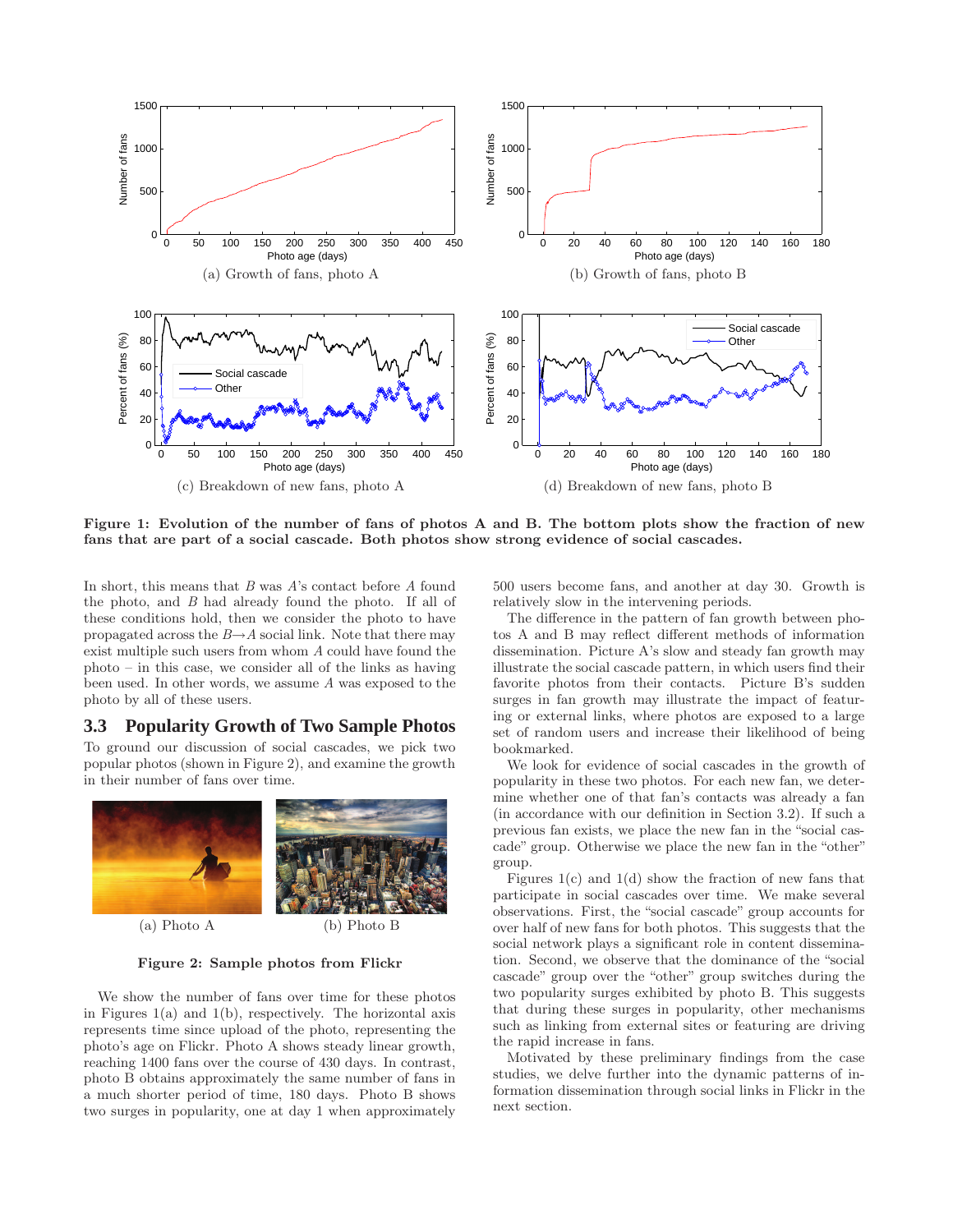### **4. SOCIAL CASCADES IN FLICKR**

We now examine the social cascades of photos in Flickr. To examine the social cascade patterns, we only consider the users' bookmarking events where users find content through social links (i.e., the "social cascade" group from Figures  $1(c)$ and (d)). We disregard any user favorite markings which do not meet the definition in Section 3.2. Then, we focus on the set of popular photos which had at least 300 fans. This comprises approximately 1,000 photos in our trace, totaling over 15,000 unique fans and 35,000 favorite markings. We choose to focus only on popular photos due to the amount of data these photos contain. We leave examining social cascades of unpopular photos as future work.

In this section, we  $(a)$  describe a baseline model of information dissemination through social links, (b) examine the characteristics of the social cascade in the Flickr trace, and (c) estimate the basic reproduction number of photos to quantify how widely those photos can spread within Flickr.

#### **4.1 Social cascade model**

We now present a model of social cascades that is similar to those employed to study the spread of infectious diseases through human populations [12], viral marketing [3], and diffusion of innovation [13,15]. A social cascade begins when the first user includes the photo in his list of favorites. This event does not result from any social links, but is necessary to initiate the cascade.<sup>2</sup> After the initialization event occurs, the cascade continues along social links.



Figure 3: Illustrating example of a social cascade

Figure 3 illustrates a social cascade in a small example network of 6 users and 5 directional links. A social cascade proceeds in the direction of the arrows. For example, a directional link from user A to B indicates that B added A as his contact. Fans of the photo are indicated by black nodes. At time  $T = 0$ , user A marks a photo as a favorite. Over time, users having  $A$  as a contact, namely  $B$ ,  $C$ , and  $D$ , are exposed to the photo. The first step of the cascade happens when B marks the photo as a favorite at time  $T = 1$ . The next step of the cascade happens when C marks the photo as a favorite at  $T = 2$ . User D remains unaffected by the photo and is indicated by a white node. This may be because D is not interested in the photo or has not yet been exposed to it. At  $T = 5$ , user F discovers the new photo because he is a contact of C, marks it as a favorite, and continues the social cascade. Thus, at the end of the cascade, users A, B,  $C$ , and  $F$  are infected, while users  $D$  and  $E$  are removed.

In our model, we assume that there is a set  $J$  of photos and a set U of users. Each user  $u \in U$  is in one of three possible states for each photo  $j \in J$ : Initially, each user is susceptible to every photo  $(S_j^u)$ . Once a user is exposed to a photo, they transition into one of two possible end states: If they include the photo in their list of favorites, they become infected  $(I_j^u)$ ; otherwise, they become removed  $(R_j^u)$  from the social cascade and do not propagate the photo.

Unlike the spread of most infectious diseases, the structure of Flickr suggests an interesting epidemiological phenomenon: A user will retain the same favorite indefinitely – there is no recovery – unless he removes the photo from his favorite list. While users can have multiple favorites, as the number of photos marked as favorites grows, the bookmarked photos are paged such that older ones have less chance of exposure to other users. For such pictures, the user effectively becomes no longer infectious and can be placed in the removed  $(R_j^u)$  class. In the epidemiological literature this replacement of infections is known as superinfection [11]. If our model holds in Flickr, we expect to see a certain correlation between the times users stay infected  $(I_j^u)$  and the node degree: While highly connected nodes are more likely to widely disseminate a picture, they are also likely to replace that picture with a different favorite very rapidly. So their transmission rate is high, but the duration of infection is short. Conversely, weakly connected nodes may have low transmission potential but a long duration of infection. The nodes that transmit most efficiently over long time periods may thus be of intermediate connectivity.

Another unique aspect of Flickr is the "social" behavior of users. In our example, 3 time steps were required before user  $F$  was infected, while users  $B$  and  $C$  needed only 1 and 2 time steps, respectively. These could be nothing more than randomly distributed waiting times. However, there is an extensive literature from sociology, social psychology, and mathematical physics concerning the binary decisions of users that exhibit "positive externalities" or "network effects" [6,7]. These studies describe how the probability that an individual will choose  $x$  over  $y$  increases with the relative number of others choosing x. Similarly the "threshold rule" posits that a switchover happens when sufficiently many others have adopted  $x$  in order for the perceived benefit of adopting a new innovation to outweigh the perceived cost. We will shortly explore this issue in Flickr.

Our modeling framework highlights a number of questions about the time and frequency parameters of social cascades. In particular, how fast is the social cascade and what fraction of the neighbors participate in the social cascade?

#### **4.2 Cascade characteristics**

We refer to the actors of our social cascades as infectors and infectees. We first examine two time-related parameters of the social cascade: the time to the first step of the cascade (the infector's perspective) and the duration of exposure to a photo before infection (the infectee's perspective). Both of these factors are of interest because they reflect how susceptible the network is to new content – or how fast content can spread through the network.<sup>3</sup>

First we focus on the infectors. For each photo, we identified the time lag between the point when the initializing

<sup>2</sup>Multiple simultaneous cascade initializations, such as those associated with featuring or external links, are also possible. We focus only on cascades with a single initialization event.

<sup>3</sup>Other factors that can affect the susceptibility are connectivity of the initializing node, attractiveness of the picture, currently dominant favorites, and the length of time for which the picture has been circulating. For this work, we focus on the network structure.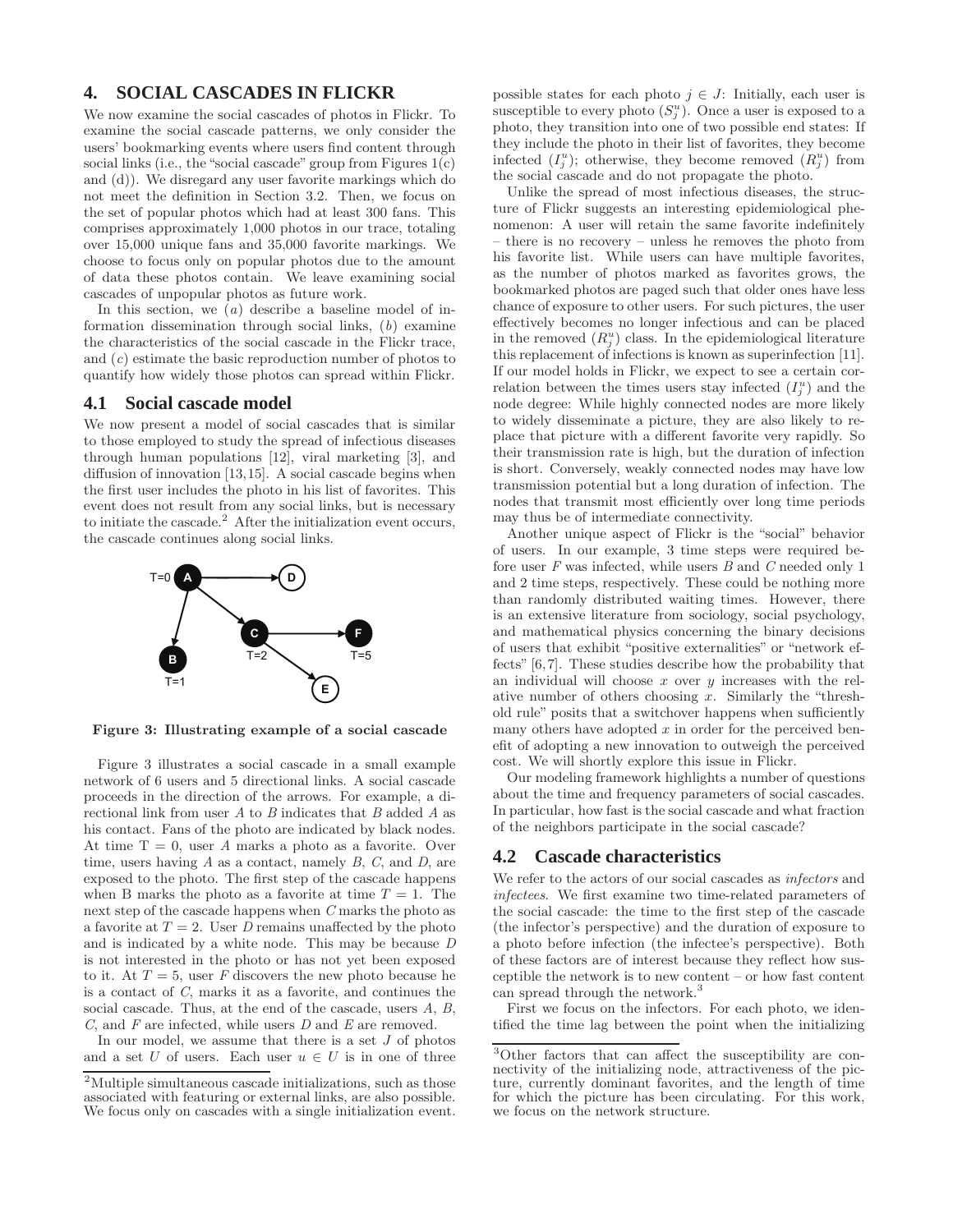

Figure 4: Latent time in social cascade events

user marks the photo as a favorite and the time at which the next user in the cascade marks the photo as a favorite. Since infection may persist indefinitely, the time to the first step of the cascade serves as an indicator of how fast content can spread through the Flickr network. The solid line in Figure 4 shows the cumulative distribution of time to the first step of the cascade in Flickr. We observe that 50% of first cascade steps happen in less than three days. This indicates new content can spread quickly from one user to another in the Flickr network. However, 20% of the first cascade steps happen take longer than a month. This could be because the picture was introduced in an isolated part of the network or because it initially faced strong competition from other pictures.

Now we focus on the infectees. For each social cascade infection, we computed the duration of exposure to a photo before the infection happens. To do so, we identify the earliest time when any contacts of the infectee marked the photo as a favorite; by subtracting this time from the time at which the infectee marked the photo as a favorite, we can determine the amount of time the infectee was "exposed" to the photo before marking it as a favorite himself. The dotted line in Figure 4 shows the cumulative distribution of the exposure time for infectees. We observe that 50% of cascade events occur within 50 days, an order of magnitude larger than the time before the first step of the cascade. Some cascades happen only after several years of exposure to the content, which is possibly due to infrequent user activity. It is also possible that some users have many contacts but only regularly check updates from a few of them.



Figure 5: Network effects in a social cascade

Next, we investigate how the number of exposures affects

the adoption rate. Specifically, we examine how many times users are exposed to a photo before they adopt it as a favorite. Figure 5 shows the cumulative distribution (in log scale) of the number of infected contacts at the time a user marks a photo as a favorite. We observe that 35% of social cascade events are influenced by a single infector; 20% of the events by two infectors; and the remaining 45% involve three or more potential infectors. For 10% of the events, the infectee had more than 10 contacts who had already marked the same photo as a favorite. Based on these findings, we plan to identify how the number of exposures to candidate favorite photos affects the rate of adoption.

#### **4.3 The rate of cascade**

In epidemiological models, the basic reproduction number  $R_0$  is defined as the expected number of secondary infections resulting from a single infected individual in an entirely susceptible population. If  $R_0 > 1$  then, on average, the one infected individual will infect more than one other individuals, and the epidemic will grow. Conversely, if  $R_0 < 1$  then a small number of initial seeds will invariably fizzle out before many additional people are infected. Finally,  $R_0 = 1$  is a special "critical" case where the outbreak changes its character from collapse to growth. Epidemiologists call this point the epidemic threshold and in public health the goal is to reduce  $R_0$  below 1 in order to stop epidemics. HIV has an  $R_0$ between 2 and 5; and measles has an  $R_0$  between 12 and 18. Although the concept of  $R_0$  is tied to populations that are entirely susceptible, it continues to hold as an approximation as long as the number of susceptible individuals is much larger than the number of infected or immune individuals.

The theory of epidemiological models shows that the basic reproductive number on a network is given by:

$$
R_0 = \rho_0 \langle k^2 \rangle / \langle k \rangle^2 \tag{1}
$$

where  $\rho_0 = \beta \gamma \langle k \rangle$  [8]. Here,  $\beta$  is the transmission rate,  $\gamma$ is the duration of infection, k is the node degree, and  $\langle \cdot \rangle$ represents the mean value. However, in a model for photo circulation in Flickr, we assume that the natural duration of infection is equal to the lifetime of the user, which is very large in comparison to the timescale of the cascade. In this case, we can assume that a picture will definitely be shared between two connected nodes. If we then define  $\sigma_0$  to be the probability that a person will adopt the picture when it is shared, we get  $\rho_0 = \sigma_0 \langle k \rangle$ .

An empirical estimate of the transmission probability of a picture  $\sigma_0$  can be calculated by identifying an infected node and then counting the proportion of its connected nodes (i.e., social contacts in the reverse direction) that subsequently become infected. Knowing the transmission probability, we can then estimate the reproductive number  $\hat{R}_0$  directly from Equation (1). The Flickr social contact network used in this study had a mean node degree,  $\langle k \rangle = 14.7$ , and high heterogeneity in the node degree distribution,  $\langle k^2 \rangle / \langle k \rangle^2 = 48.0$ . Similarly, an empirical value for the basic reproduction number  $R_0$  can be assessed by counting the number of nodes directly infected by the initializing node. These will be underestimates because in the real network there is only a finite time for transmission before the picture is replaced by one of the many others in circulation.

Figure 6 compares the basic reproduction number  $R_0$  obtained directly from the trace and the estimated value  $\hat{R}_0$